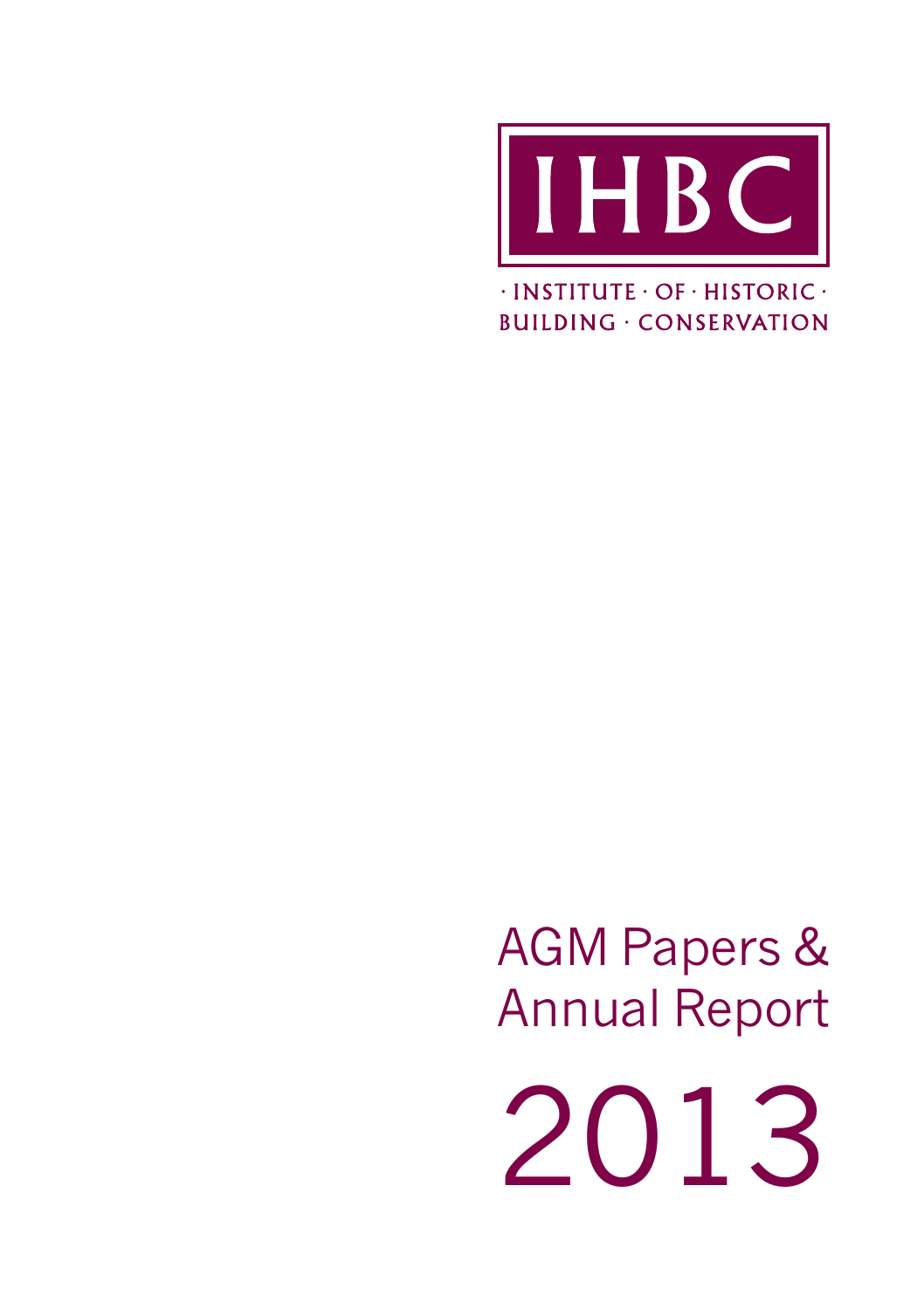# Institute of Historic Building Conservation ANNUAL GENERAL MEETING

# **5.30pm, Friday 21 June 2013 at Crown & Mitre Hotel, English Street, Carlisle, Cumbria CA3 8HZ**

# **AGENDA**

- 1 Apologies for absence
- 2 Minutes of the Annual General Meeting of The Institute of Historic Building Conservation held in Bapsy Hall, Guildhall Winchester, The Broadway, Winchester SO23 9GH, on Friday 22 June 2012
- 3 Council's report
- 4 Financial statements and treasurer's report

Resolution 1 – Accounts

To receive the reports of the Hon Treasurer and Council for the financial year 1 October 2011 to 30 September 2012 and to approve the accounts for that period

Resolution 2 – Independent Examiners

To appoint Larking Gowen, chartered accountants, as Independent Examiners to the institute, to hold office from the conclusion of the present General Meeting until the conclusion of the next General Meeting at which accounts in respect of an accounting reference period are laid

- 5 Election of officers including nomination of branch representatives
- 6 Motions to the AGM

6.1 A motion that encourages the IHBC to provide integrated and structured support for IHBC Affiliates to progress to full professional membership; proposed by Jo Evans, seconded by Nathan Blanchard and Sheila Stones, and recommended to the AGM by the council of the IHBC

*At the time of going to press no other motions had been received at the institute's offices.*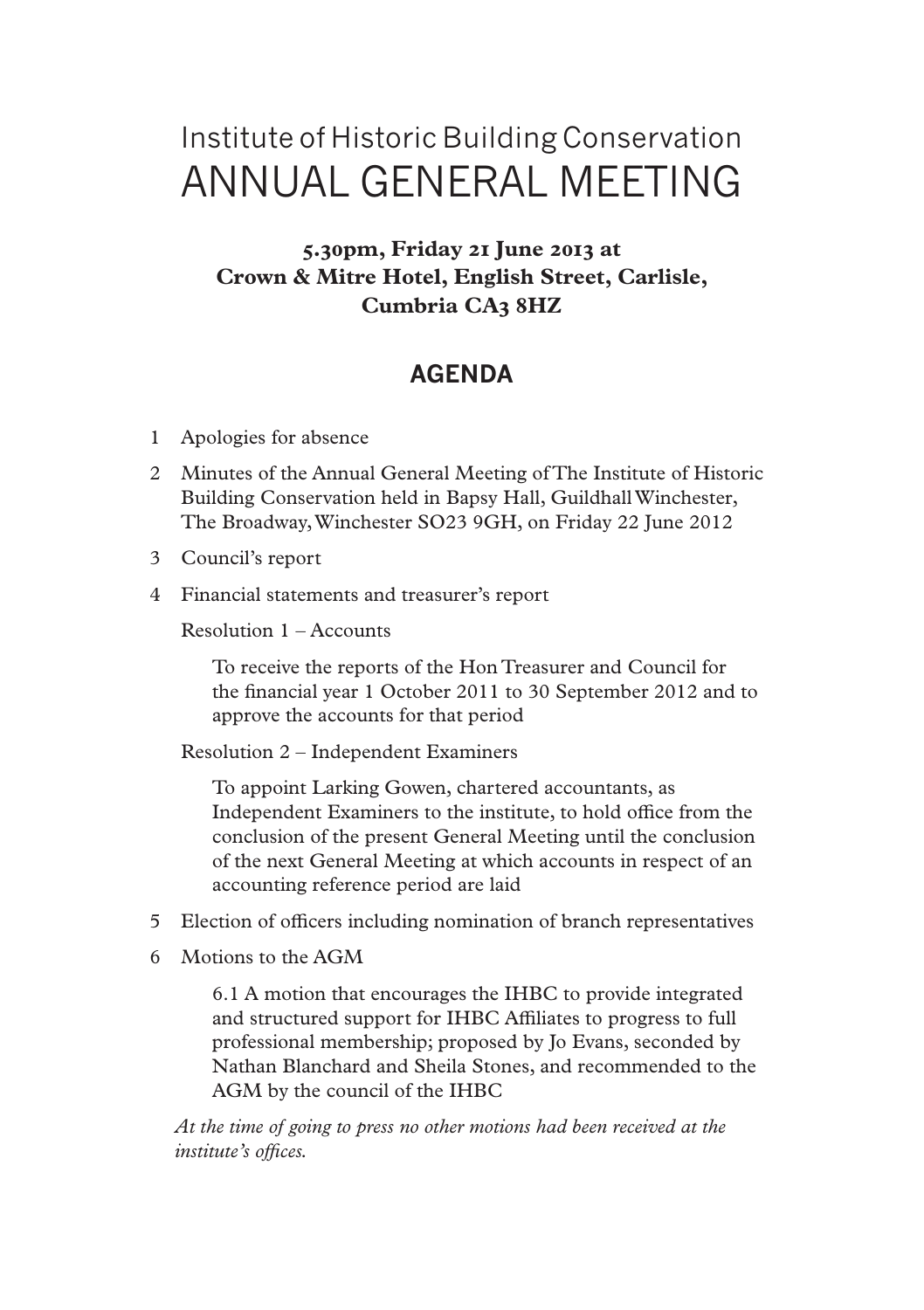# **THE INSTITUTE OF HISTORIC BUILDING CONSERVATION**

#### **www.ihbc.org.uk**

Registered as a charity in England and Wales number 1061593 and in Scotland number SC041945 Company Limited by **Guarantee** Registered in England number 3333780 Registered Office: 3 Stafford Road, Tunbridge Wells, Kent TN2 4QZ

### **PRESIDENT**

Trefor Thorpe Email president@ihbc.org.uk

#### **CHAIR**

Jo Evans Email chair@ihbc.org.uk

### **COMPANY SECRETARY**

Richard Morrice Email secretary@ihbc.org.uk

### **DIRECTOR**

Seán O'Reilly Email director@ihbc.org.uk

### **BUSINESS OFFICE**

Jubilee House, High Street, Tisbury, Wiltshire SP3 6HA Tel 01747 873133 Fax 01747 871718 Email admin@ihbc.org.uk

### **DIRECTOR'S OFFICE**

Postal address: The Glasite Meeting House, 33 Barony Street, Edinburgh EH3 6NX

These documents were prepared by the IHBC's National Office.

# **CONTENTS**

| Council's report for the year ending<br>30 September 2012        | 2  |
|------------------------------------------------------------------|----|
| Summarised accounts for the year ended<br>30 September 2012      |    |
| Election of officers and nomination of<br>branch representatives | 11 |
| Motions to the AGM                                               | 12 |

Minutes of the Annual General Meeting of The Institute of Historic Building Conservation held in The Guildhall, High Street, Winchester, on Friday 22 June 2012, and the matters arising 13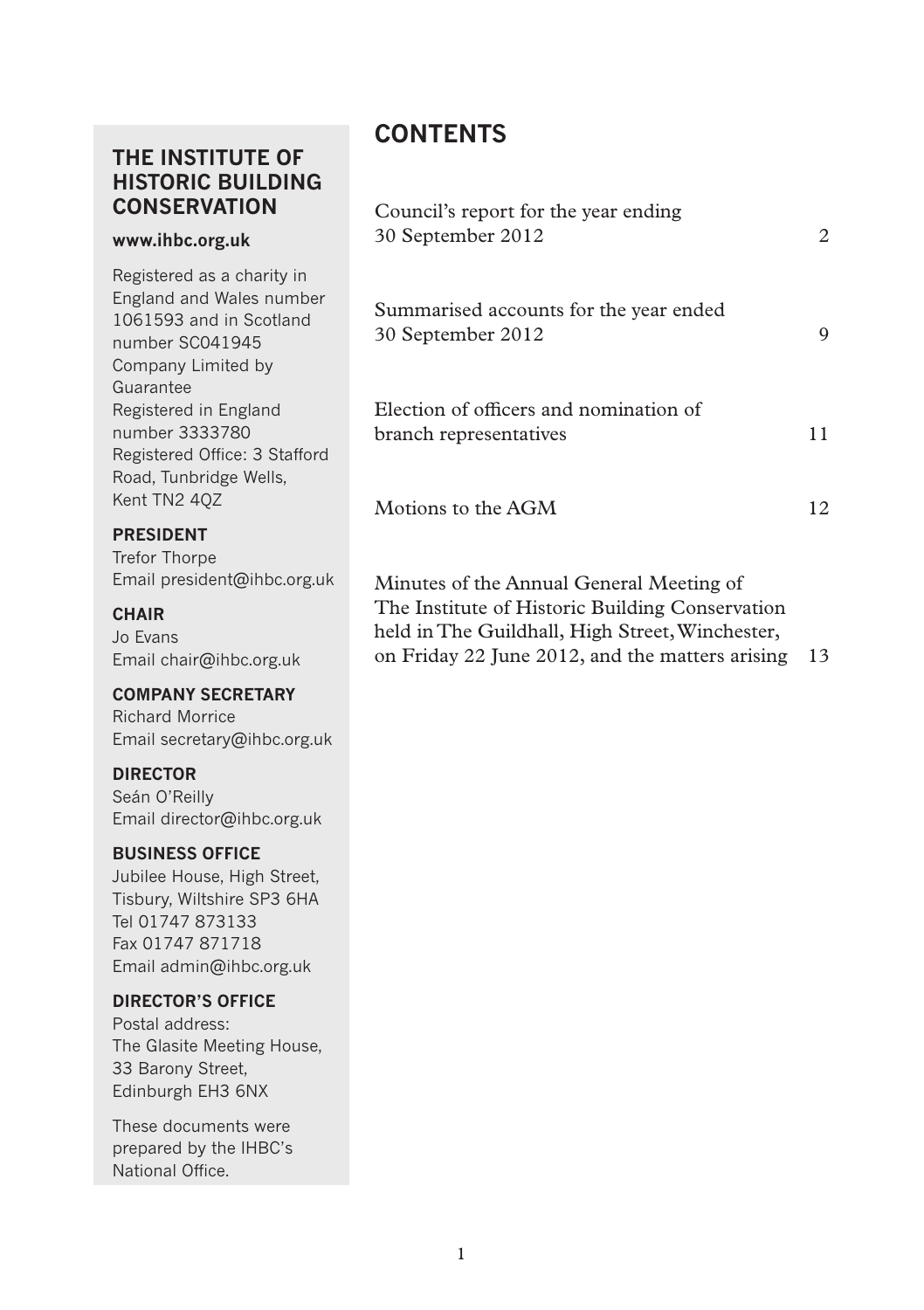# **COUNCIL'S REPORT**

The trustees (who are also directors of the charity for the purposes of the Companies Act) present their annual report together with the financial statements of The Institute of Historic Building Conservation (the company) for the year ended 30 September 2012.

The trustees confirm that the annual report and financial statements of the company comply with the current statutory requirements, the requirements of the company's governing document and the provisions of the Statement of Recommended Practice (SORP) 'Accounting and Reporting by Charities' issued in March 2005.

# **Structure, governance and management**

The institute is governed by an elected council of trustees with up to 22 voting members consisting of up to nine elected officers (chair, vice-chair, secretary, treasurer and five officers serving as committee chairs) and up to 13 trustees appointed by regional and national branches.

Council is also advised by non-voting officers co-opted by council, including the president, and by five committees, each chaired by its corresponding elected officer: Finance & Resources, Membership & Ethics, Education Training & Standards, Policy, and Communications & Outreach. These committees help oversee a range of advisory subcommittees, representatives and panels.

Council and committees are supported by a small national office executive team responsible for organisational management, including the director, projects officer, administrator, membership services officer alongside other operational support.

The trustees confirm that, in exercising their powers and duties, they have complied with their duty to have due regard to the guidance on public benefit published by the Charity Commission.

# **Objectives and activities**

The IHBC is a company and a charity registered in England and Scotland, and exists to promote, for the benefit of the public, the conservation of and education and training in the conservation and preservation of buildings, structures, areas, gardens and landscapes which are of architectural or historical value in the UK insofar as it lies within the duties and responsibilities of any person whose principal professional skills are to provide specialist advice in such conservation and preservation.

# **The IHBC's key activities are:**

- setting standards for conservation practice and improving education and training in conservation
- raising the profile of conservation and promoting its role in economic and social regeneration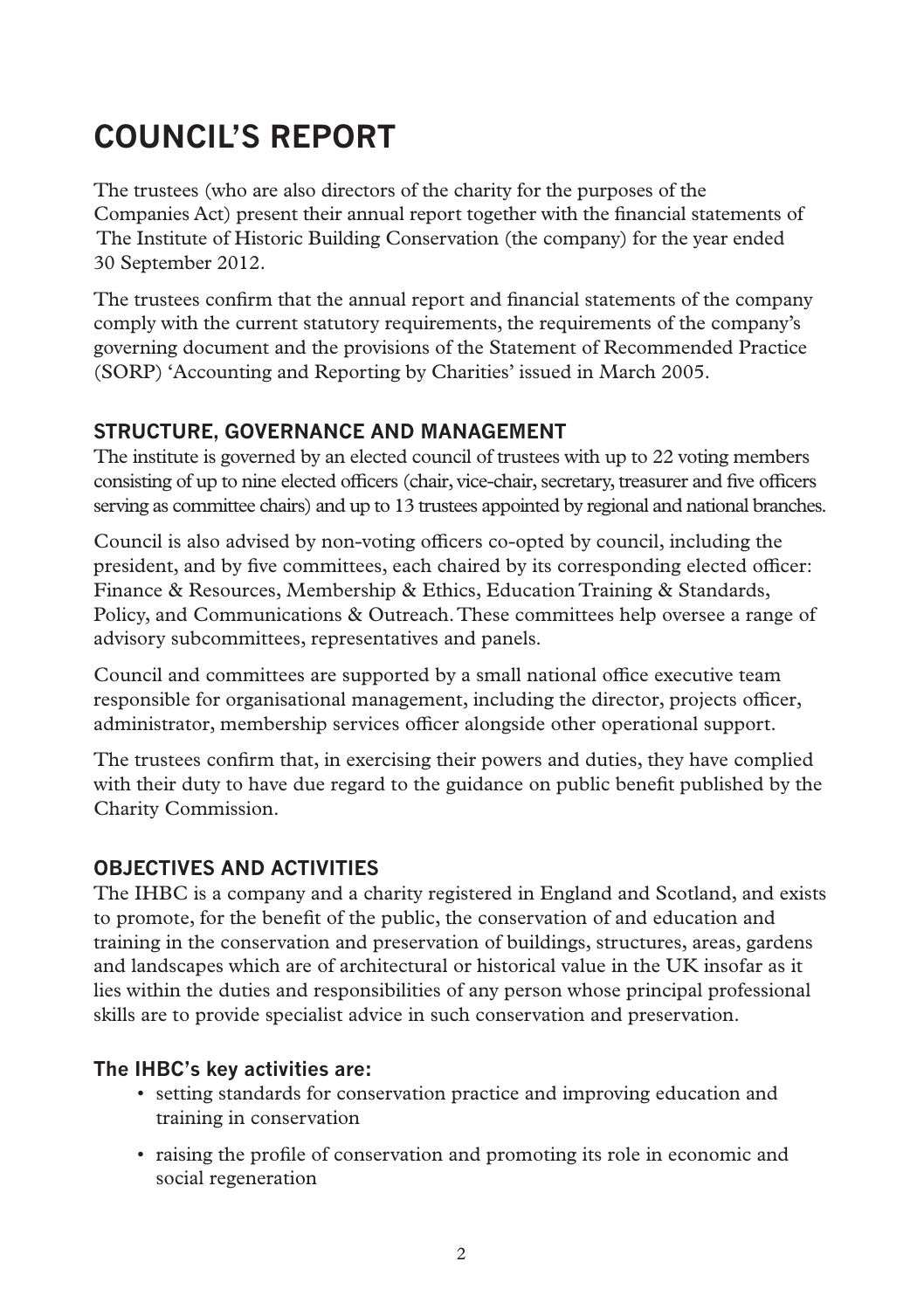- supporting excellence in all aspects of conservation, whether in the identification, analysis, repair and reuse of historic buildings or in new design in historic settings
- stimulating debate on how the role of conservation should develop
- organising training events and further developing the branch network to encourage the continued exchange of information between practitioners locally as well as nationally.

### **Achievements and performance**

The IHBC has maintained its high level of activity and influence across the wide range of interests that shape conservation. In 2011-12 our most strategic contribution has been to the development of the UK specification of skills for conservation, our sector's National Occupational Standards (NOS).

The conservation NOS is a government-recognised specification of skills for built and historic environment conservation specialists. In the first instance it only facilitates more structured training across our membership. Also, as it was developed as a vocational qualification that integrates with both the IHBC's own membership criteria as well as the 1993 ICOMOS 'guidelines' that specify international conservation standards in training and education, it ties the IHBC's membership criteria to all the conservation skills accreditation frameworks in the UK. As such it underpins our interdisciplinary credentials and credibility.

As the conservation NOS are at such an early stage of implementation, their impact and that of related vocational qualifications – is not yet especially evident. However it is already shaping strategic skills planning behind the scenes. The standard is adding real weight to our training activities, including our Annual School. It is also adding authority to many bids for sector training support, especially those being made by the IHBC and our partners to the Heritage Lottery Fund in 2013.

While our work in the NOS represents a less familiar side of educational infrastructure, we have also maintained a typically practical response to practical issues such as the economic downturn, promoting services and support specifically tuned to our more straitened times.

Most important for the IHBC as a charity has been the recasting of subsidies to members in need. In order to better target needs while maintaining a cost-effective simplicity in our fee structures, we have introduced a simplified, income-related standard subsidy of 50 per cent to those on lower incomes – our concessionary rate - and extended that with a hardship support programme for those demonstrably in need. Of course the enhanced profits from our trading arm, IHBC Enterprises, in this financial year have played a huge role in underpinning progress in our wider charitable support. This demonstrates the direct benefit our business-like approach to our work brings to our most needy members.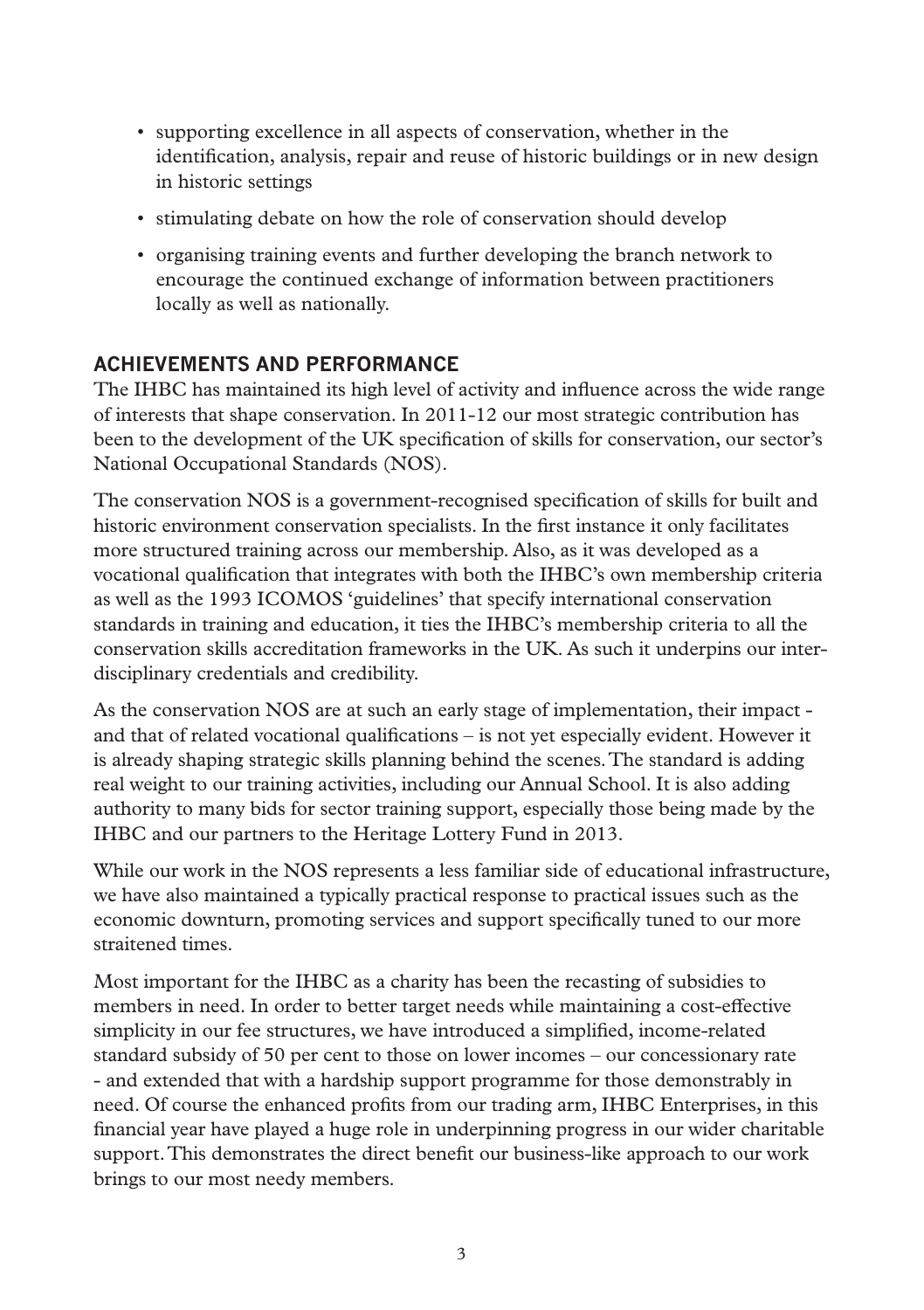To help members further, the Institute has refined its membership application procedures to help guide applicants more efficiently though the assessment process. Our enhanced membership services also include the ongoing digitisation of the applications process, minimising administrative costs as well.

Nowhere were the benefits of efficient administrative support more evident than in the management of the Annual School, in which the booking and delegate management processes are now almost seamless. That hides a huge commitment of technology, specialist knowledge and volunteer time, ensuring that both organisers and delegates get the best value for their investment.

The 2012 Annual School was hosted by our South branch in Winchester. As in other years, we also reaped the rewards of warmly welcoming non-members as well as members. With 'Significance' as the theme, and distinguished speakers – many themselves IHBC members – exploring the different threads and challenges of what is an increasingly critical concept for the sector, the branch and national office together once again delivered both an educational and an entertaining experience for all, as the feedback forms confirm.

Other developments this year represent a consolidation inside the organisation. In the face of the wider economic downturn, our membership has hit a temporary plateau, currently maintaining its number at about 2,200. That reflects both a generational change, with the retirement of older members, as well as the drastic cutbacks in local authority capacity, especially severe in England. These disturbing facts are not being ignored, as readers of our NewsBlog updates well know.

Online networks such as LinkedIn, Facebook and Twitter have provided a valuable additional opportunity to raise awareness and understanding of our ambitions across an unprecedented diversity of sectors. By the end of the financial year our network membership in our LinkedIn group alone had surpassed our paying members, while in total we engaged with nearly 5,000 users across all networks. Indeed council recognised the impact of this wider awareness of our work through corresponding adjustments to our risk register.

Our other annual national advocacy event, the 'peripatetic council', took place in Godalming on 27-8 September, hosted by the South East branch. With a profileraising reception, tours of Charterhouse School, and a practitioners' forum on 'Localism' with Tony Pidgley, Chair of the Berkeley Group, the programme constituted a substantial body of CPD and networking opportunities.

Council also progressed our governance review. We need to be sure that the organisation's structures are fit-for-purpose and its board representative, and also that our processes are adequate to the task of responding in a timely fashion to the needs of the charity. Our governance review should secure that confidence. It is a long and inclusive process, and we are fortunate that so many volunteers, branches and members already have made substantial contributions.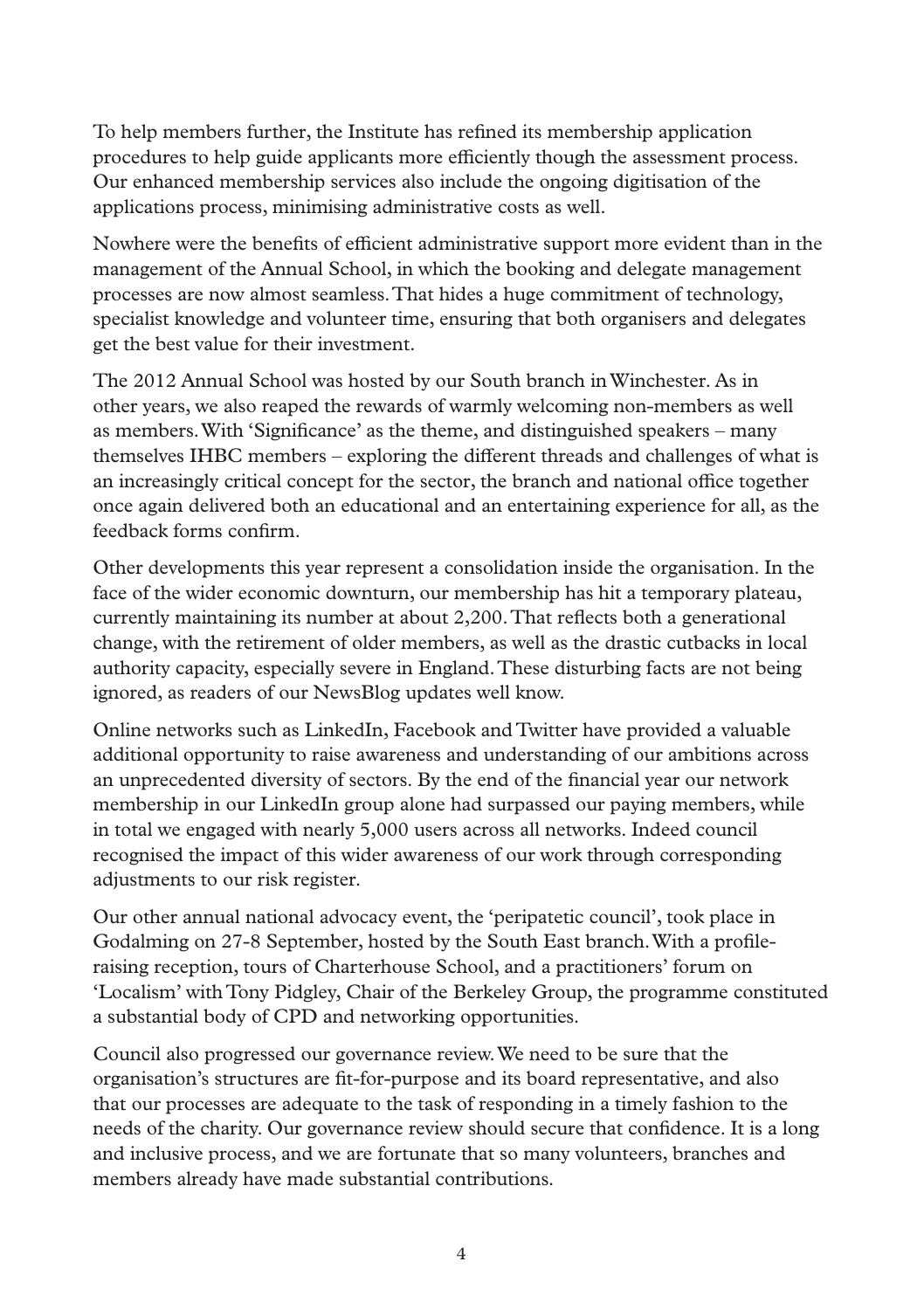Marking a critical step forward in this area is the substantial improvement in corporate processes, with the agreement of detailed job descriptions and specifications for trustees. We are also engaged in building capacity across committees, especially through the encouragement of committee vice-chairs.

These are just some of the key achievements in the organisation over the financial year. As ever, council offers its special and sincere gratitude to the many volunteers who have contributed to our vast work programme over the year. Whether through serving under our national committees or within the branch operations, our volunteers ensure that the IHBC continues to serve as an effective voice of the sector and as a professional benefit to its members.

For this period, we would like to offer our particular thanks to John Preston, who has moved on from his role as education secretary in June 2012. His long-standing commitment to the educational objectives and aspirations of the IHBC is unparalleled, and we are especially relieved that he is continuing his voluntary role as vice-chair of the policy committee.

The institute's ongoing activities and operations are substantial and cannot be fully summarised in a report such as this. They are reported more widely and in greater depth across our other information services, including our journal, Context, the Yearbook, and our Membership e-bulletin, as well as the highly regarded IHBC news service, our NewsBlog, and the branch web pages.

To complete this report of our achievements, we can note particularly significant activities in line with our current corporate plan as follows:

# **HELPING PEOPLE**

- Maintained and enhanced our publicly accessible web-based suite of information and advisory services, now with some 30,000 pages, covering news, guidance, events, branches, publications, jobs and our conservation service providers listing, **HESPR**
- Underpinned branch operations, capacity and support through:
	- funding and investment guided by annual business plans
	- our 2011 Branch Connection Day exploring communications
	- branch-focused meetings to develop membership assessment
	- branch web pages, and, of course,
	- council meetings
- Delivered continual improvement in access to and quality of services, including the successful implementation of the Annual School bursary programme, under the guidance of Bob Kindred MBE
- Maintained links with national and third sector interests and partnerships, including through the Annual School and with strategic bodies such as Heritage Alliance, Built Environment Forum Scotland (BEFS) and the Joint Committee of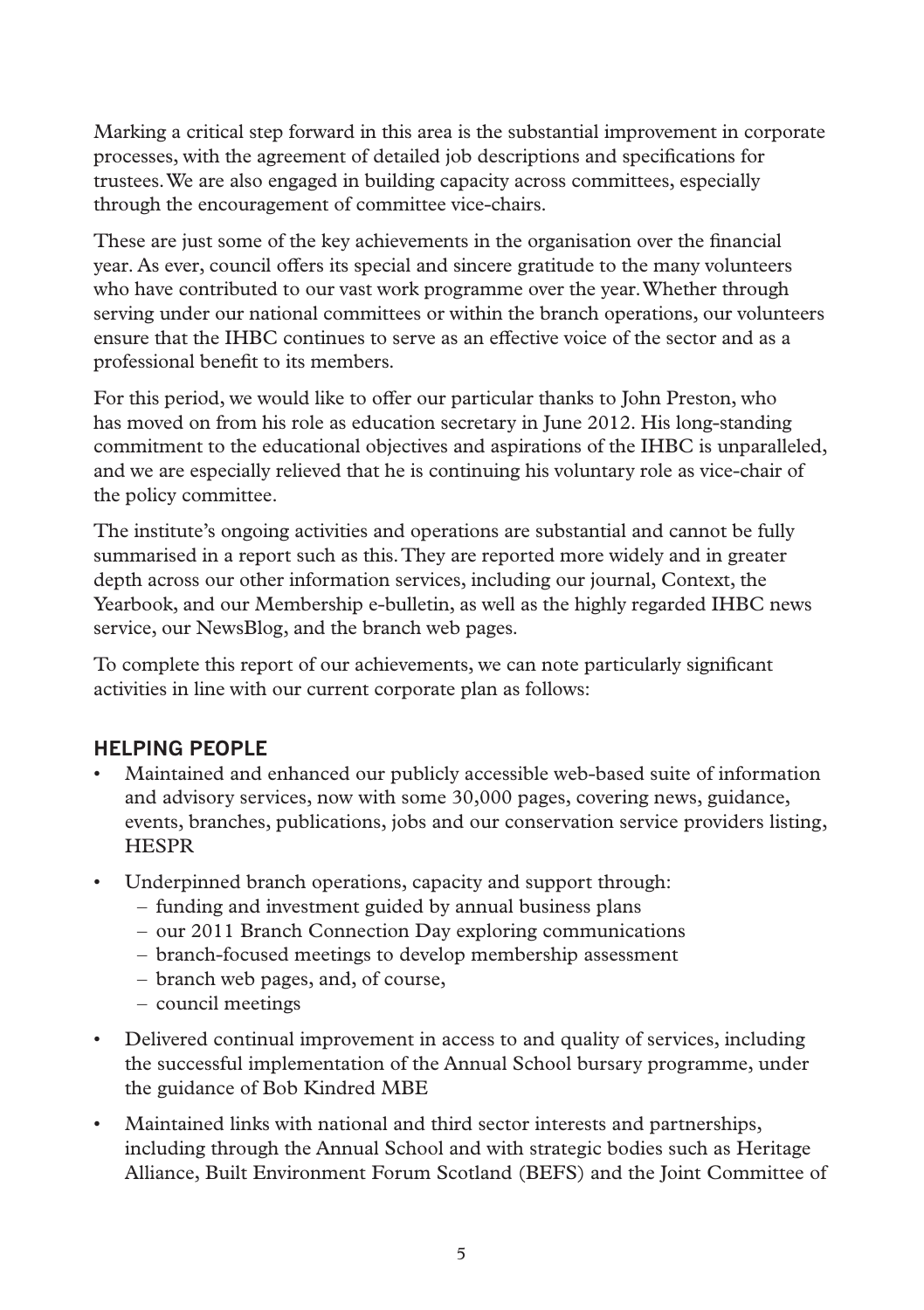National Amenity Societies (JCNAS), and in England the Historic Environment Forum (HEF) and National Heritage Protection Plan; the ongoing Policy Review in Historic Scotland and, perhaps most important for our members on the ground, the legislative review in Wales in which our Wales branch and national office continue to play critical roles

- Built new connections to construction and non-core heritage interests notably by: – enhancing links with the mainstream construction sector, including the relevant sector skills council CITB-ConstructionSkills; the Conference on Training in Architectural Conservation (COTAC), and the National Heritage Training group (NHTG), and also through the 2012 Yearbook, which we themed around 'volunteering' by specialists
	- maintaining representation on other critical leading bodies, including the National Planning Forum with IHBC past-chair Dave Chetwyn serving as vice-chair
- Widened public access to our services, including successfully expanding our digital social networks such as the IHBC's LinkedIn group, which now carries IHBC-specific news from the NewsBlog as well as jobs, the NewsBlog archive itself and online editions of Context.

# **HELPING CONSERVATION**

- Maintained our high standards of professional publications, including our journal, Context, and themed Yearbook, while also ensuring the specialist access compatible with our charitable and corporate obligations, by posting the journal online
- Continued the exploration of more formal standards in conservation, including establishing a central role in the re-writing of the British Standard for Conservation, BS 7913, all supported by our consultant James Caird, who delivered some 35 major consultation responses in addition to numerous other, often more informal, responses. Amongst these, particularly critical was the response to the listed building improvements that, not surprisingly, provided a challenging and enlightening platform for member discussions
- Maintained our substantial education and training programmes provided across our branch network – including York, Manchester and London – as detailed on our national and branch web calendars
- Continued our Gus Astley Student Award programme, including developing further the dedicated website, and selecting four winners from 42 submissions
- Extended our 'State of the Sector' analysis though continuing the survey of England's local authority conservation services while also completing the coverage of Wales, supported by Cadw, and establishing an equivalent mapping for Scotland, supported by Historic Scotland, and continuing discussions for comparable assessments in Northern Ireland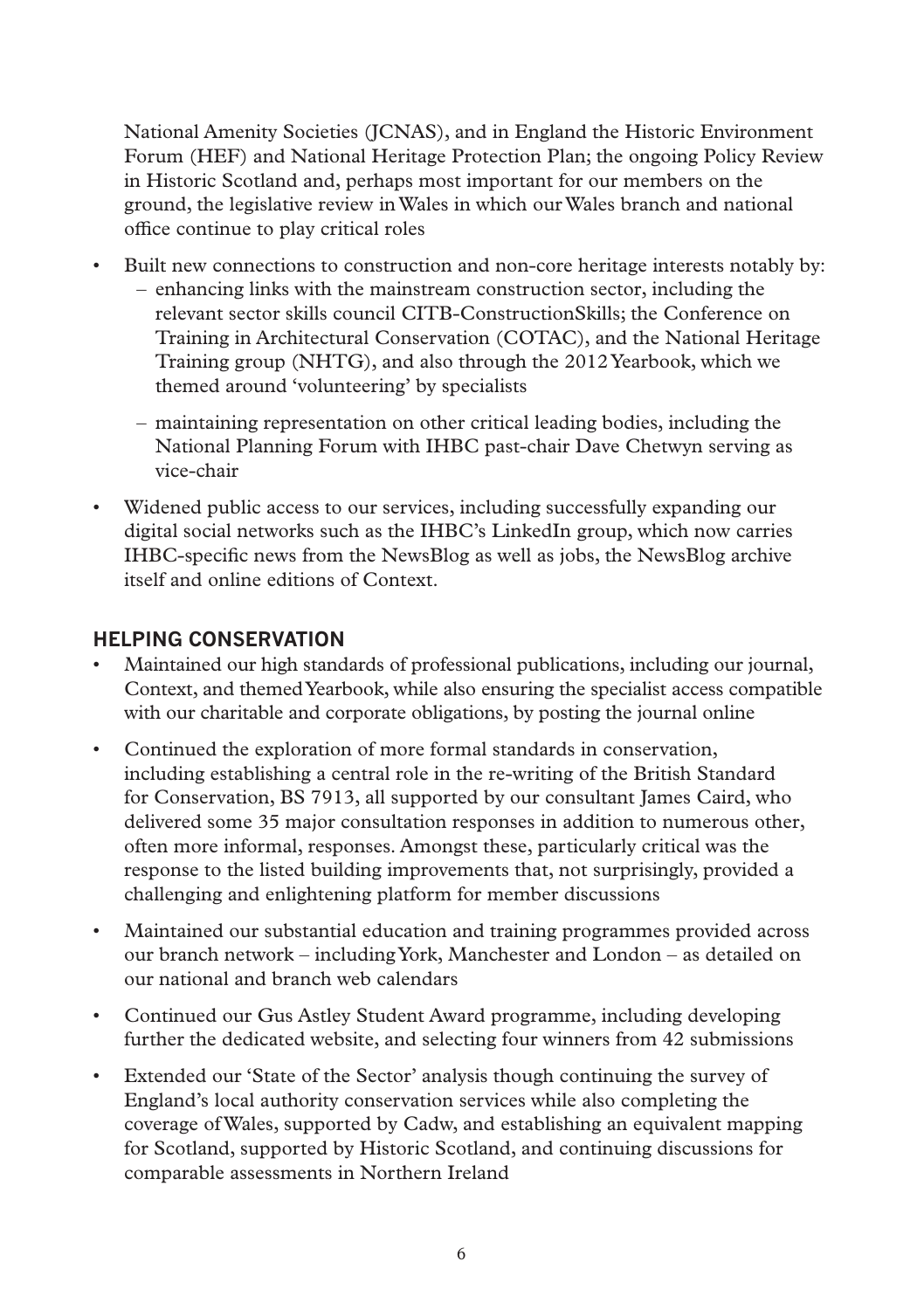- Enhanced the role and operation of inter-disciplinary skills in conservation, in particular by extending understanding and application of the infrastructure underpinning the IHBC's Areas of Competence, by:
	- securing the National Occupational Standards in built and historic environment conservation, aligned with Planning and Building Control standards, with associated vocational qualifications
	- enhancing links with conservation courses and training routes, including the promotion of the Gus Astley Student Award across a wide range of built environment and cultural courses, and the course and CPD recognition programme for conservation training activities.

### **HELPING CONSERVATION PROFESSIONALS**

- Enhanced support for specialists seeking full IHBC membership, including preregistration assessment
- Supported the recognition and operation of professional standards across our membership by:
	- continuing our successful promotion and testing of CPD
	- implementing new disciplinary procedures, including approving the disciplinary committee for 2012-13
- Enhanced membership services and benefits including:
	- extending online and digital access to benefits and member support
	- Promoting the IHBC's list of specialist conservation practices, 'HESPR', at IHBC-linked events
- Delivered actions in our Corporate Plan 2010–15 as agreed across our membership, with 80 per cent of targets for the second year achieved, up 10 per cent from our first year
- Widened inclusion in our management and governance by promoting guidance on increased participation though both the membership e-Bulletin and trustee job descriptions.

# **FINANCIAL REVIEW**

The gross incoming resources for the year amounted to  $\ell$  534,021 (2011:  $\ell$  317,875). Overall, the charity's incoming resources exceeded its expenditure by  $\ell$  28,766 (2011:  $f(70)$ . This reflects a reasonable performance given the wider downturn, with reduced income from events and research. At the period end the charity had free reserves of  $\hat{L}$ 198,390 (2011:  $\hat{L}$ 168,612). Free reserves constitute unrestricted funds not represented by fixed assets. The charity's reserves are sufficient to maintain levels well within our reserves policy of six months of incoming resources.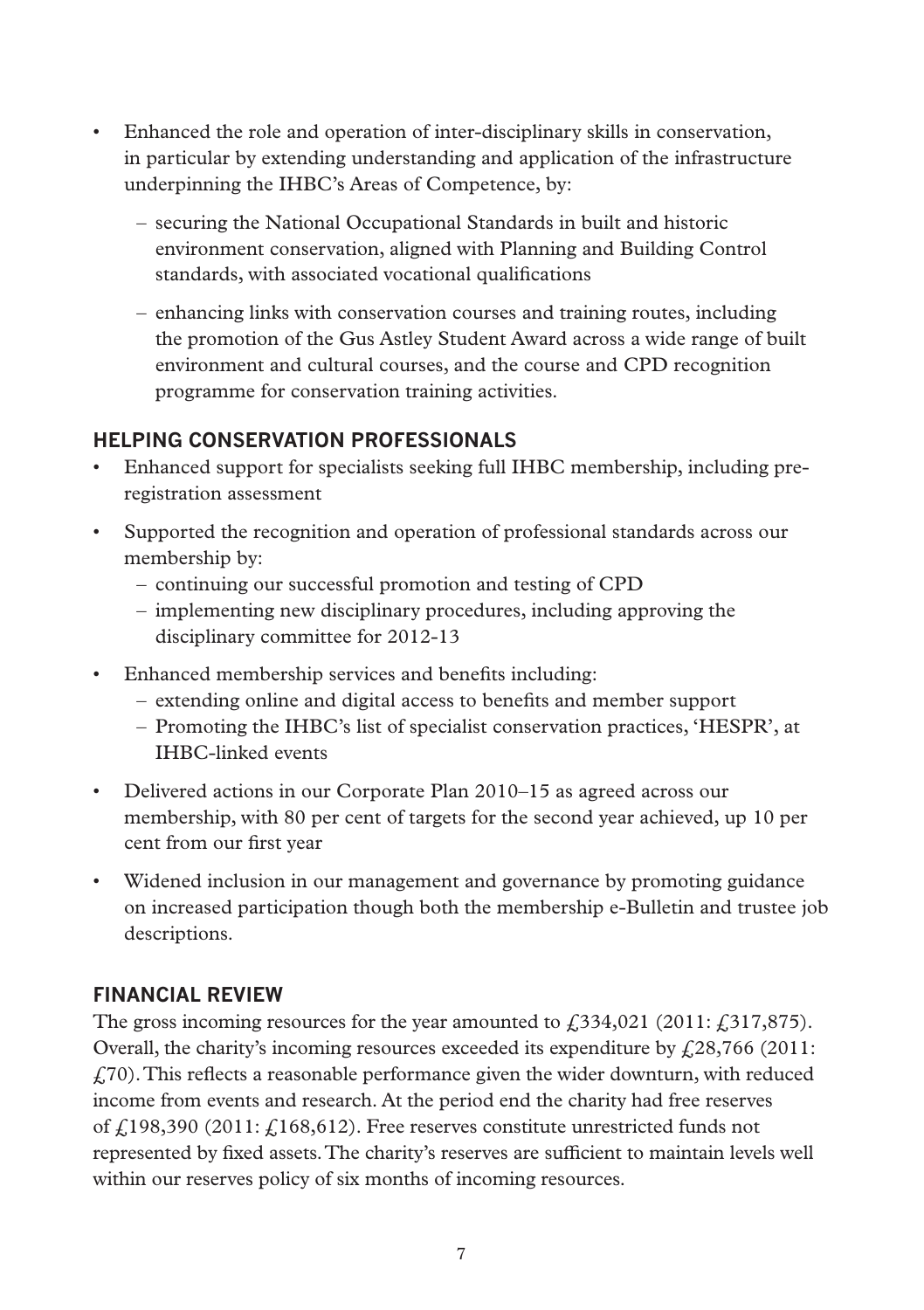# **PLANS FOR THE FUTURE**

The future plans of the IHBC are encapsulated in our Corporate Plan 2010-15, approved at the IHBC's 2010 Annual General Meeting. These include:

- extending support for our membership and across the sector, despite the wider economic constraints
- raising the profile of the institute
- continuing our review of governance
- developing the infrastructure and profile of our charitable operations
- progressing the review and renewal of our corporate plan for 2015.

This report is based on that approved by the trustees on 21 March 2013 and signed on their behalf, by Jo Evans, chair and trustee, and Richard Morrice, treasurer and trustee.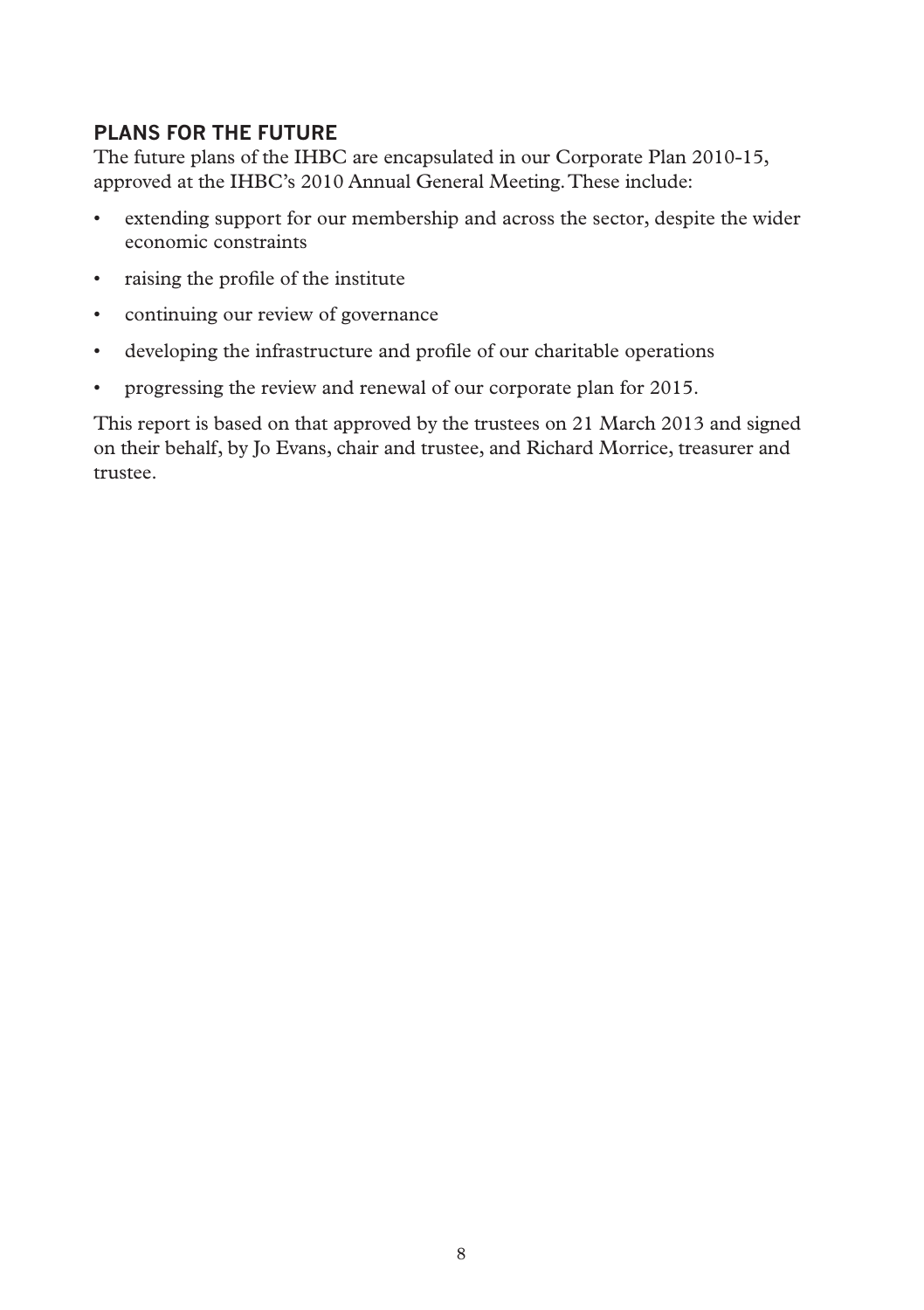# **SUMMARISED Accounts for the year ended 30 September 2012**

### **STATEMENT OF FINANCIAL ACTIVITIES (incorporating income and expenditure account) FOR THE YEAR ENDED 30 SEPTEMBER 2012**

|                                               | 2012    | 2011    |
|-----------------------------------------------|---------|---------|
|                                               | £,      | £,      |
| Incoming resources                            |         |         |
| Incoming resources from generated funds       |         |         |
| Activities for generating funds               | 269,725 | 224,331 |
| Investment income                             | 1,549   | 1,479   |
| Incoming resources from charitable activities | 62,747  | 92,065  |
| <b>Total incoming resources</b>               | 334,021 | 317,875 |
| <b>Resources expended</b>                     |         |         |
| Costs of generating funds                     |         |         |
| Generating voluntary income                   | 2,330   | 5,107   |
| Charitable expenditure                        |         |         |
| Charitable activities                         | 101,408 | 114,632 |
| Governance costs                              | 201,517 | 198,066 |
| <b>Total resources expended</b>               | 305,255 | 317,805 |
|                                               |         |         |
| Net income for the year                       | 28,766  | 70      |
| Total funds at 1 October 2011                 | 180,864 | 180,794 |
| Total funds at 30 September 2012              | 209,630 | 180,864 |

*All activities derive from continuing operations. For the year ended 30 September 2012 all incoming and outgoing resources were unrestricted funds.*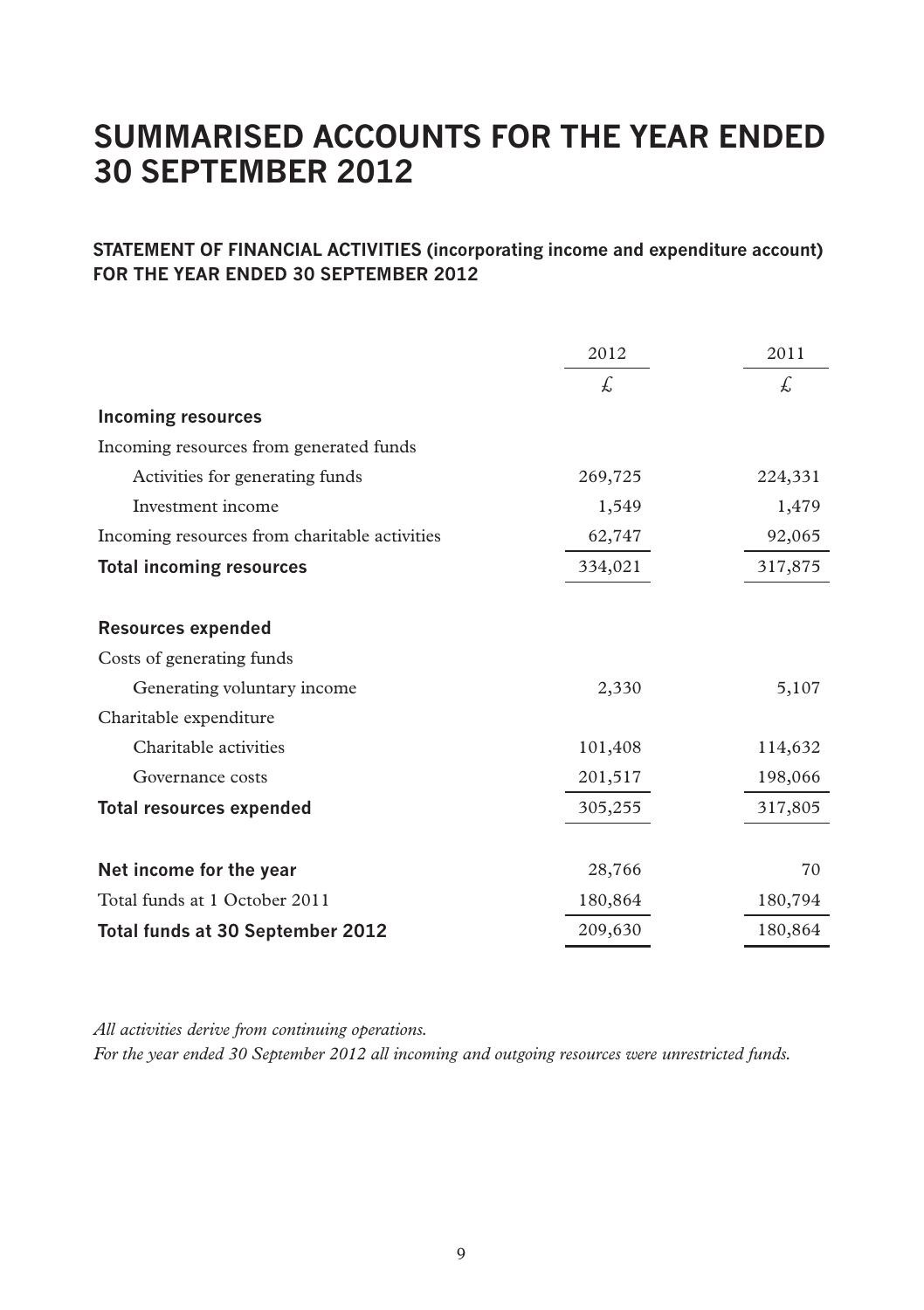### **BALANCE SHEET AS AT 30 SEPTEMBER 2012**

|                                   |           | 2012    |           | 2011    |
|-----------------------------------|-----------|---------|-----------|---------|
|                                   |           | £,      |           | £.      |
| <b>Fixed assets</b>               |           |         |           |         |
| Tangible assets                   |           | 1,240   |           | 2,252   |
| Investments                       |           | 10,000  |           | 10,000  |
|                                   |           | 11,240  |           | 12,252  |
| <b>Current assets</b>             |           |         |           |         |
| Cash at bank                      | 195,462   |         | 184,041   |         |
| Debtors                           | 59,222    |         | 16,128    |         |
|                                   | 254,684   |         | 200,169   |         |
| <b>Creditors: amounts falling</b> |           |         |           |         |
| due within one year               | (56, 294) |         | (31, 557) |         |
| Net current assets                |           | 198,390 |           | 168,612 |
| <b>Total net assets</b>           |           | 209,630 |           | 180,864 |
| <b>Unrestricted funds</b>         |           | 209,630 |           | 180,864 |

These summarised accounts are an extract from the statutory annual report and accounts for the financial year ended 30 September 2012 which have been subject to an Independent Examiners' report issued by Larking Gowen, chartered accountants.

Larking Gowen has confirmed to the board that the summarised accounts are consistent with the annual report and accounts for the year ended 30 September 2012.

These summarised accounts may not contain sufficient information to gain a complete understanding of the financial affairs of the charity. The full annual accounts, the council's report and the Independent Examiners' report on those accounts may be obtained from Lydia Porter at the IHBC Business Office, email admin@ihbc.org.uk.

The financial statements were approved by the board on 21 March 2013 and signed on its behalf by Joanna Evans, chair and trustee, and Richard Morrice, treasurer and trustee.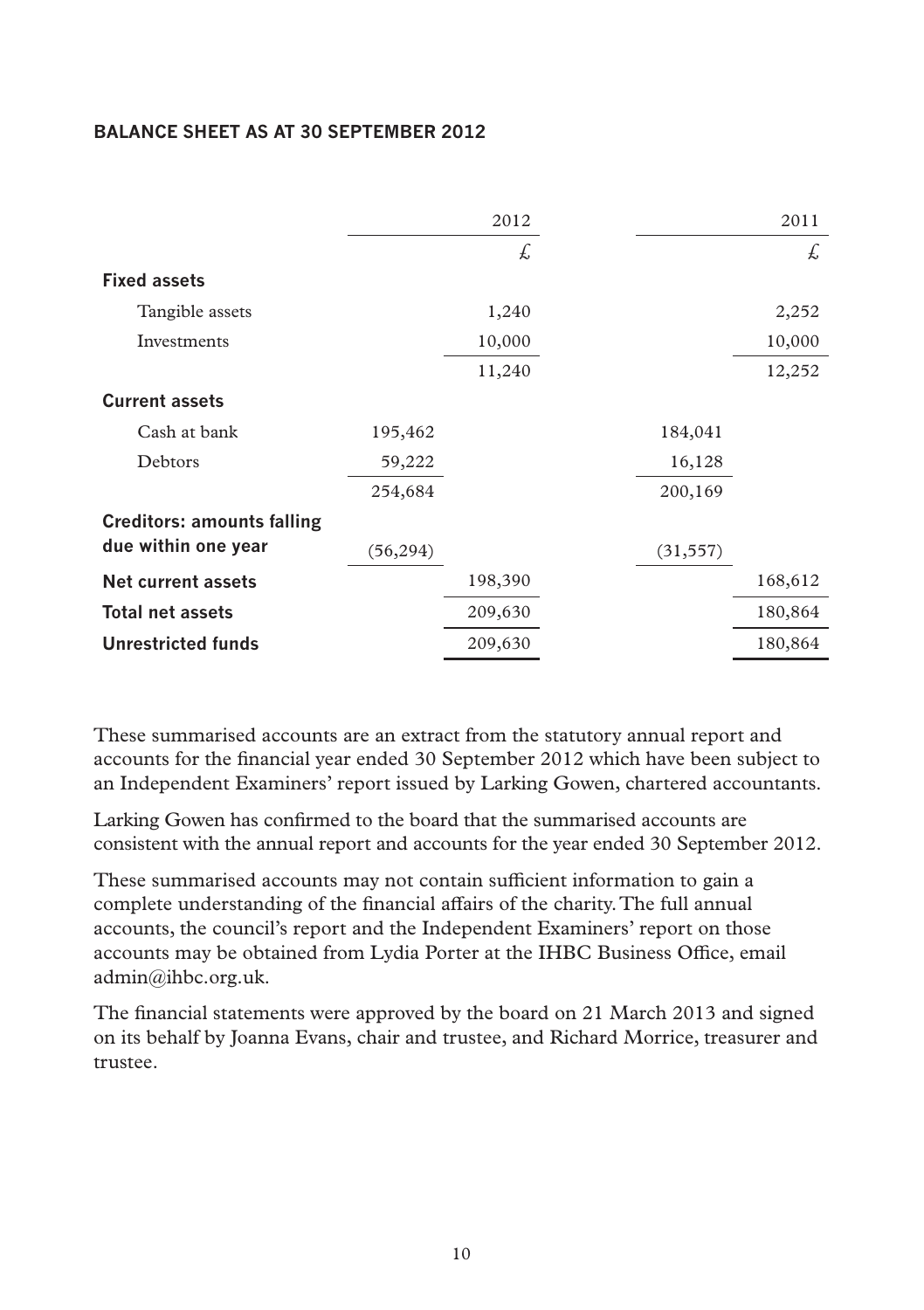# **ELECTION OF OFFICERS AND NOMINATION OF BRANCH REPRESENTATIVES**

### **ELECTION OF OFFICERS**

At the time of going to press, the following nominations have been endorsed by the IHBC's council and received at the registered office of The Institute of Historic Building Conservation:

### **Chair**

Mike Brown standing for election

**Vice Chair** Emilia Hands standing for election

**Treasurer** Richard Morrice standing for re-election

**Secretary** Eddie Booth standing for re-election

**Education Secretary** David McDonald standing for re-election

**Policy Secretary** Nomination pending

**Membership Secretary** Paul Butler standing for re-election

**Communications & Outreach Secretary** Charles Strang standing for re-election

### **NOMINATION OF BRANCH REPRESENTATIVES**

At the time of going to press, the following members have been nominated by their branches as representatives on council. The meeting needs to confirm their nomination:

**Scotland** Stuart Eydmann

**Northern Ireland** nomination pending

**Wales** Nathan Blanchard

**North** Geoff Underwood

**North West** Crispin Edwards

**Yorkshire** David Blackburn

**East Midlands** Roy Lewis

**West Midlands** Charles Shapcott

**South West** James Webb

**South** Julia Foster

**South East** Sean Rix

**East Anglia** David Andrews

**London** John Webb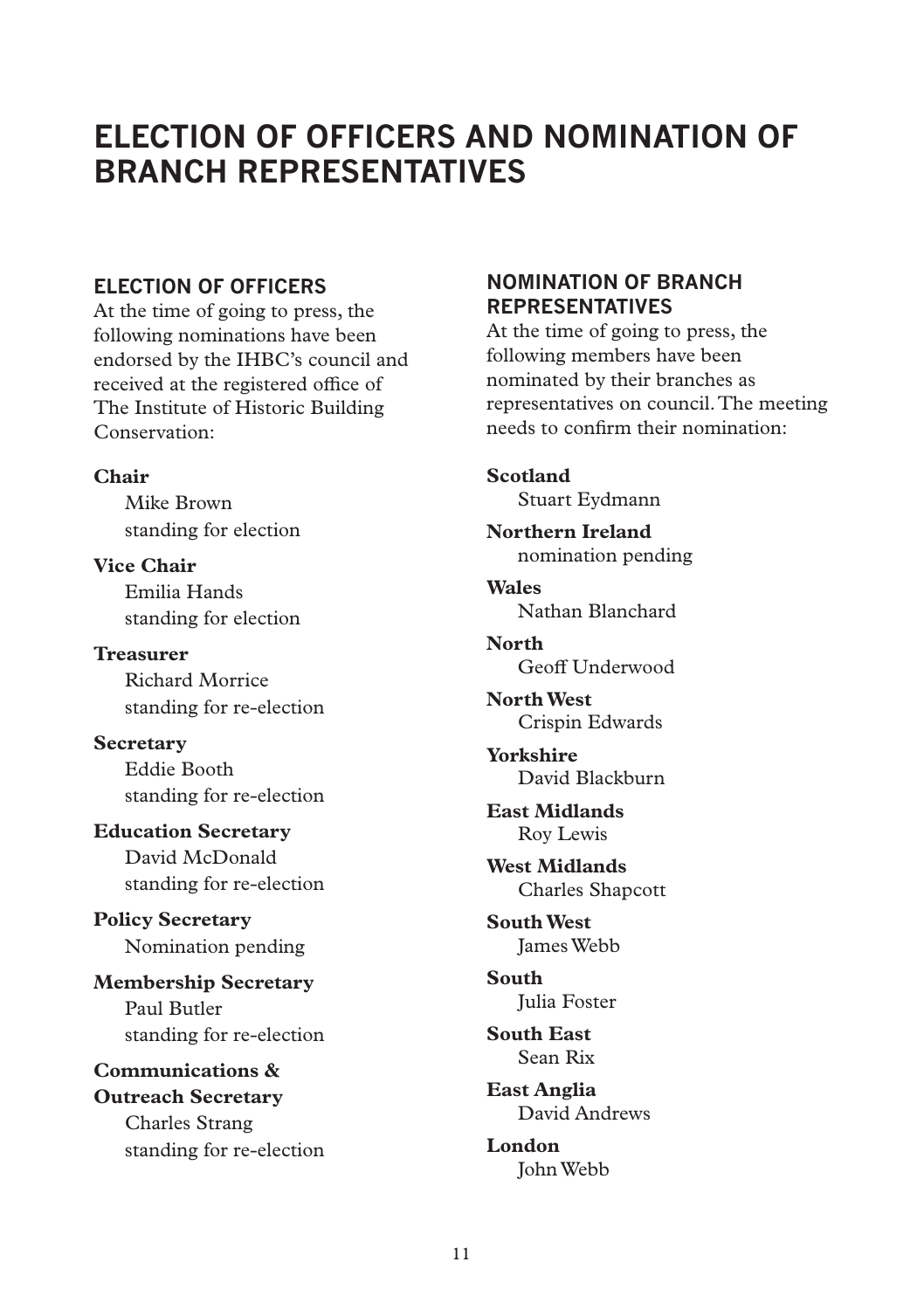# **MOTIONS TO THE AGM**

Motions to the Annual General Meeting shall be made in writing to the secretary in the names of a proposer and seconder, both to be full members, at least 21 full days prior to the AGM.

Full details of the institute's AGM procedures are contained within Section 5 of the Articles of Association of the Institute of Historic Building Conservation (see under About IHBC, Business Papers, on the IHBC website).

At the time of printing one motion has been received at the institute's offices.

6.1 A motion that encourages the IHBC to provide integrated and structured support for IHBC Affiliates to progress to full professional membership; proposed by Jo Evans, seconded by Nathan Blanchard and Sheila Stones, and recommended to the AGM by the council of the IHBC

*This AGM calls on the institute to give priority to providing integrated and structured support for Affiliates to progress to become Full Members of the IHBC, in accordance with its charitable remit, and so help address the reduced capacity and skills in local authorities to support training, education and career progress for future conservation professionals.*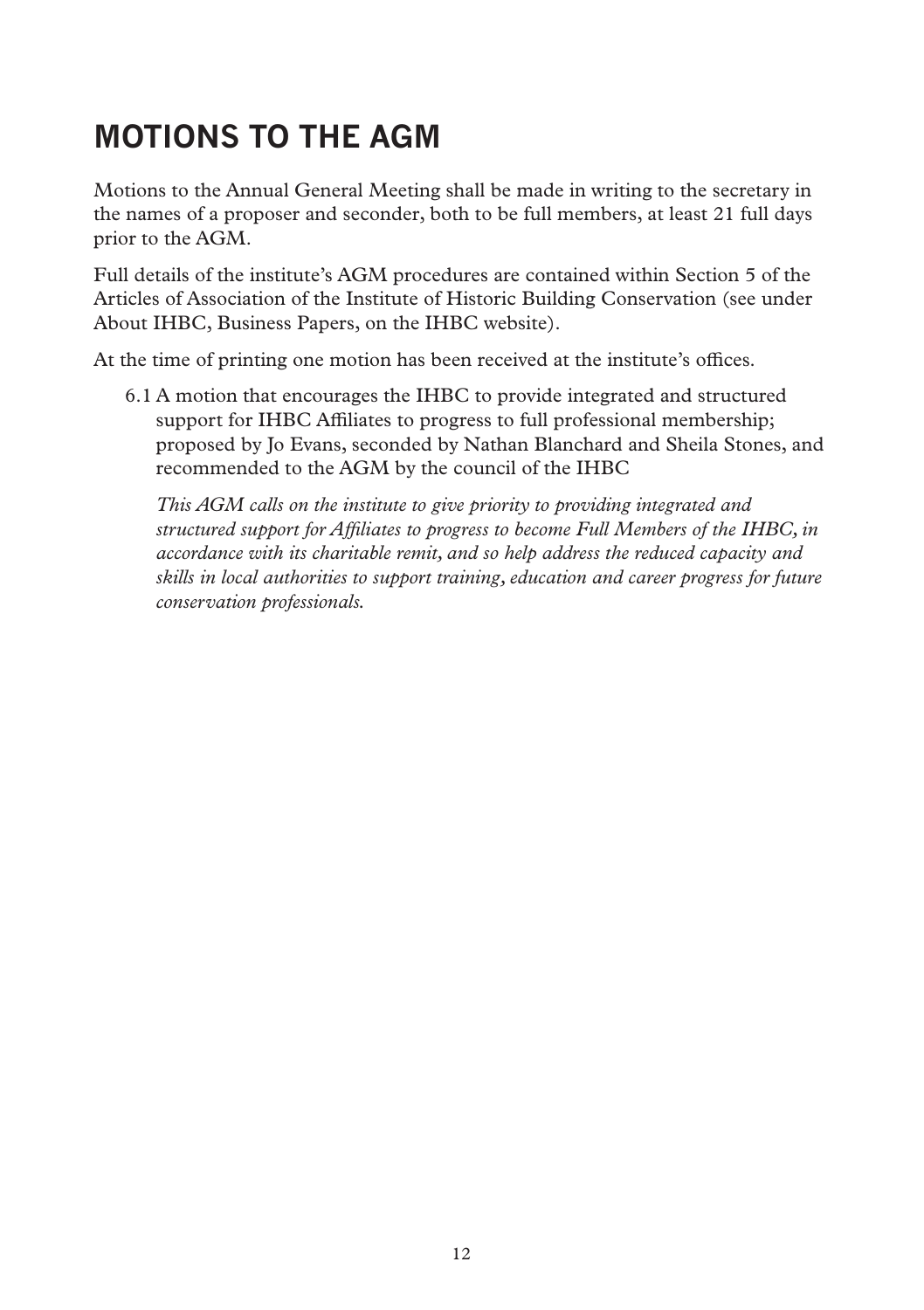# **Minutes of the Annual General Meeting of The Institute of Historic Building Conservation 2012**

**Held at The Guildhall, High Street, Winchester on Friday 22 June 2012** 

### **Chair: Trefor Thorpe, IHBC President**

### **Present**

Kate Baxter-Hunter Chris Bennett David Birkett David Blackburn Rachel Booth Eddie Booth Mike Brown Adrian Browning Nichola Burley Paul Butler Alan Byrne James Caird Jonathan Clarke Alison Davidson Anne Davies Roger Dowty Crispin Edwards Martin Ellison Judy Enticknap Jo Evans Julia Foster Phil Godwin Frank Green Philip Grover David Haigh

Emilia Hands Paul Hartley Charmain Hawkins Sarah Homer Tracey Ingle Lesley Johnston Lynda Jubb Bob Kindred Mary King Gary Linder Ian Lucas Ian Lund Richard Majewicz Liz Marten Elizabeth Mayle David McDonald Pozy Metz Beverley Mogford Richard Morrice Freya Morris Fiona Newton Seán O'Reilly Chloe Oswald Helen Parvin Bridget Pereira

Robert Platts Lydia Porter John Preston Stewart Ramsdale Paul Rhymes Stephen Rickards Seán Rix Jane Roylance Graham Steaggles Sheila Stones Kevin Stubbs Michael Taylor Jonathan Taylor Trefor Thorpe John Townsend Nicole Twort Varian Tye Robin Uff Clare Vint Charles Wagner Rose Wakelin Robert Walker Stuart West Chris Wood John Yates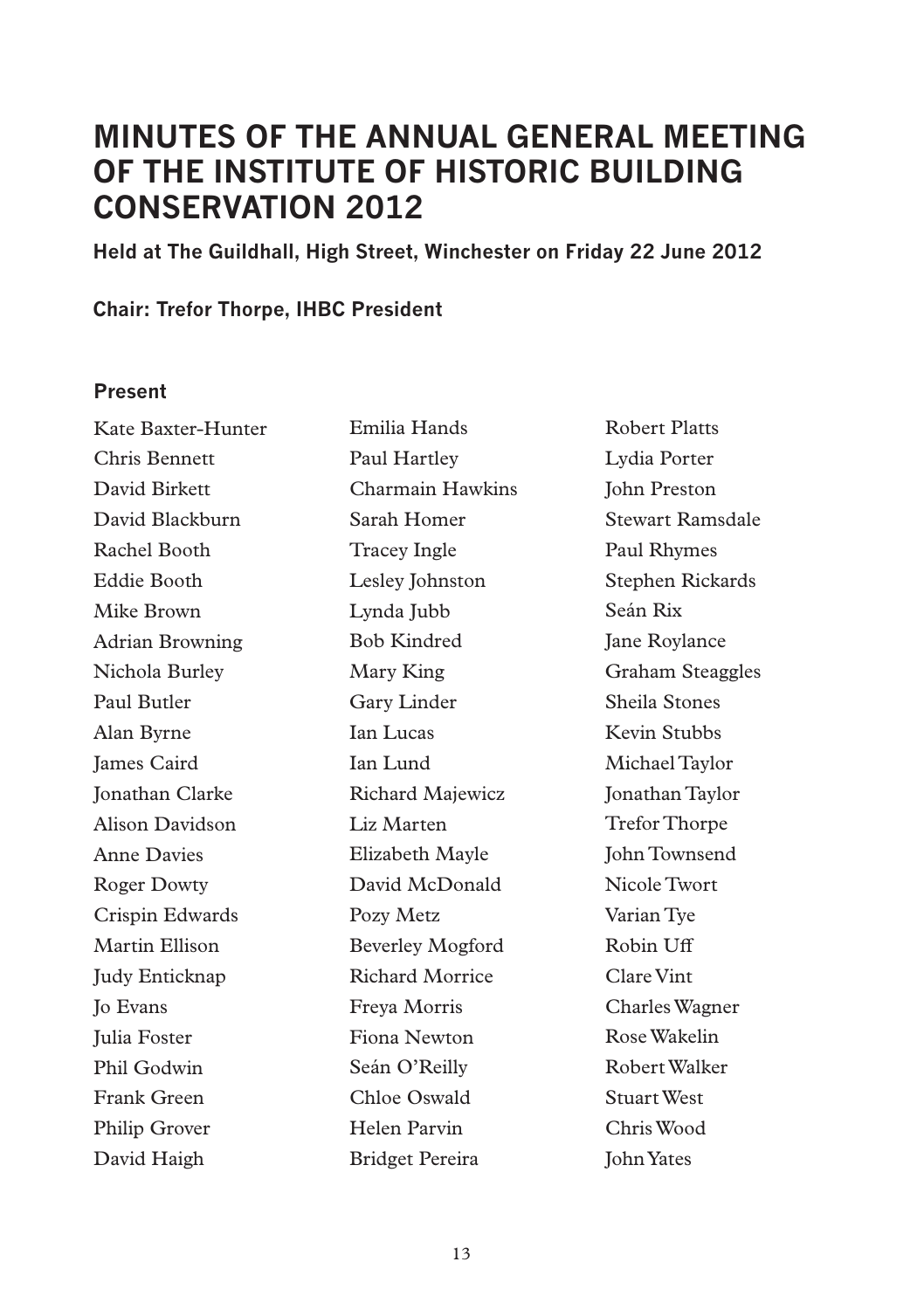### **1 Apologies for absence**

| Chezel Bird         | Diana Evans    | David Rawlins   |
|---------------------|----------------|-----------------|
| Nathan Blanchard    | Rachel Godden  | Dennis Rodwell  |
| Stephen Bradwell    | Chris Hawkins  | Michael Rowan   |
| Franziska Callaghan | Robin Kent     | Carole Ryan     |
| Jenifer Carlile     | Roy Lewis      | Geoff Underwood |
| Kate Dickson        | Deborah Mays   | Sue Whitehouse  |
| Richard Eckersley   | Mike McConnell |                 |

### **2 Minutes of the AGM held on Friday 17 June 2011 and matters arising**

The minutes were circulated prior to the meeting with the council's report and the accounts. The minutes were proposed by Mike Brown, seconded by Julia Foster and accepted by the meeting as an accurate record. The president, Trefor Thorpe (TT), then signed the minutes.

### **3 Council's report**

Jo Evans (JE) thanked those attending the meeting. She noted that since the last AGM it had been a year of change including localism, NPPF, a VAT increase and changes to consent regimes and the institute works hard to keep its members updated on these and other issues.

Once again the IHBC had responded to a large number of consultations and she thanked the consultation panel and James Caird for swift efficient responses. Project work had been particularly busy with joint projects such as Stopping the Rot with English Heritage which is a tenable example of the professionalism of the institute.

Despite all the positive things the institute was not resting on its laurels and is undergoing a governance review. Although not an exciting thing it is important to review and strengthen the organisation. A consultation on the issues raised will be circulated to the membership in due course.

JE said all this has been achieved by the work of volunteers – school organisers, branch committees, panels, committees, trustees and the national office team of Seán O'Reilly, Fiona Newton and Lydia Porter, supported especially by Joanna Theobald and Peter Badcock, on IT, and Carmen Moran, on membership administration. She thanked all for their hard work.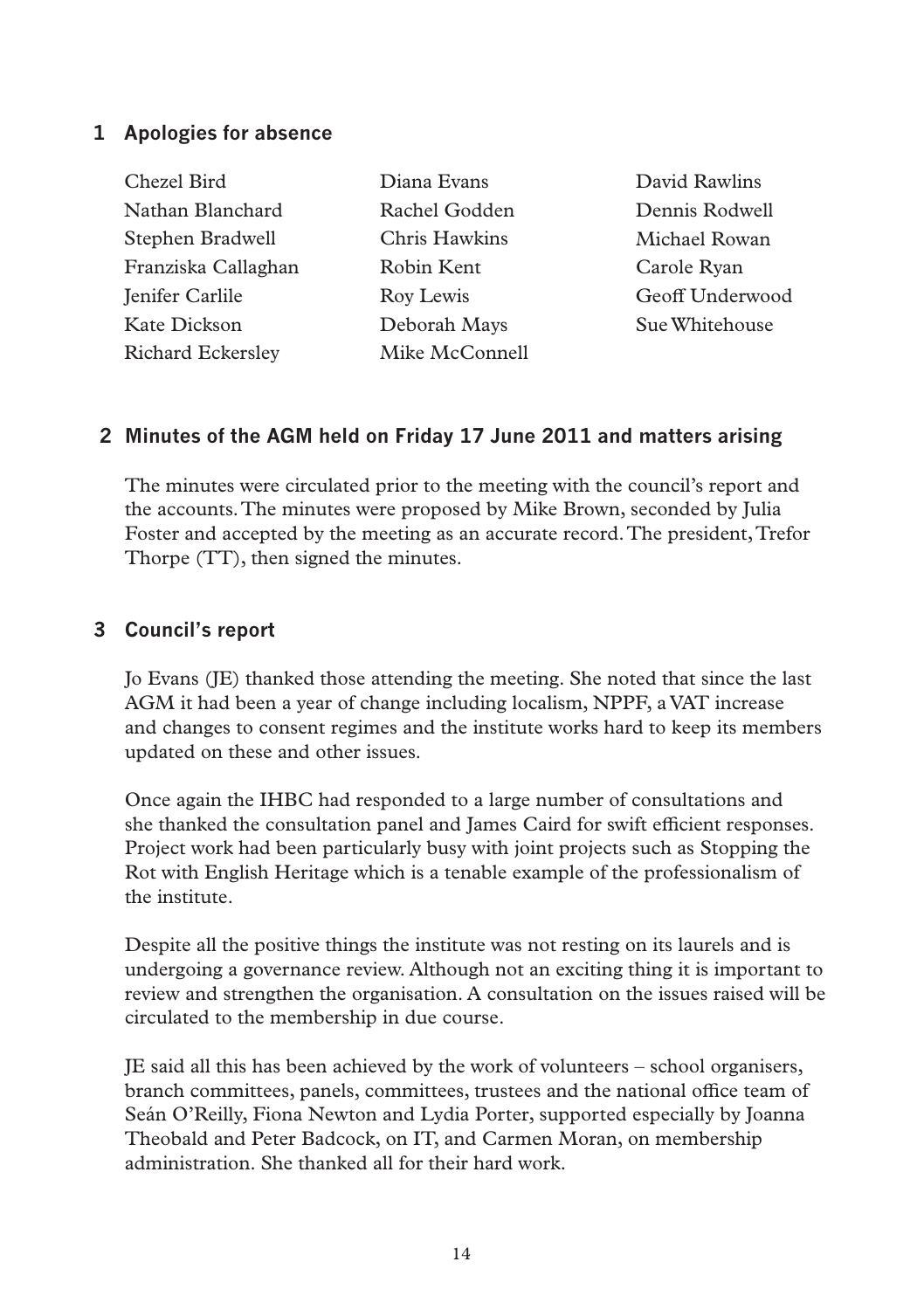### **4 Accounts for 2010–2011**

IHBC treasurer, Richard Morrice (RM), reported that figures for the year to 30 September 2011 were in the papers circulated to members and were in line with expectations. Income from main sources was holding up in this time of economic difficulty. He confirmed that summarised accounts had been lodged with Companies House, the Charity Commission and the Office of the Scottish Charity Regulator. There were no questions.

Under Resolution 1 the accounts were recommended to the meeting, the approval of which was proposed by Emilia Hands, seconded by John Preston and agreed by the meeting.

Under Resolution 2 the appointment of Larking-Gowen as accountants was recommended, the approval of which was proposed by David McDonald, seconded by David Blackburn and agreed by the meeting.

### **5 Election of officers**

The president drew the meeting's attention to the list of officers for election as printed in the AGM papers. The one change was that John Preston (JP) was stepping down and that David McDonald was standing as education secretary. This nomination was unopposed.

The posts of chair, vice chair, treasurer, education secretary, policy secretary, membership secretary, communications and outreach secretary and secretary to the IHBC were voted for en bloc, and were proposed by Seán Rix, seconded by Liz Mayle and agreed by the meeting.

The nominations of branch representatives who are also trustees were also listed in the AGM papers. EB said there was now a nomination for the London branch, and this was John Webb, though unfortunately there had been no nomination for Northern Ireland. Following the amendment the nominations were dealt with en bloc, and were proposed by Sheila Stones, seconded by Robert Walker and agreed by the meeting.

### **6 Motions to the AGM**

The president noted that no motions can be taken at the meeting as members have to be notified properly in advance of the meeting. However any issues can be raised in the open discussion following completion of the AGM's formal business, and can be considered by council.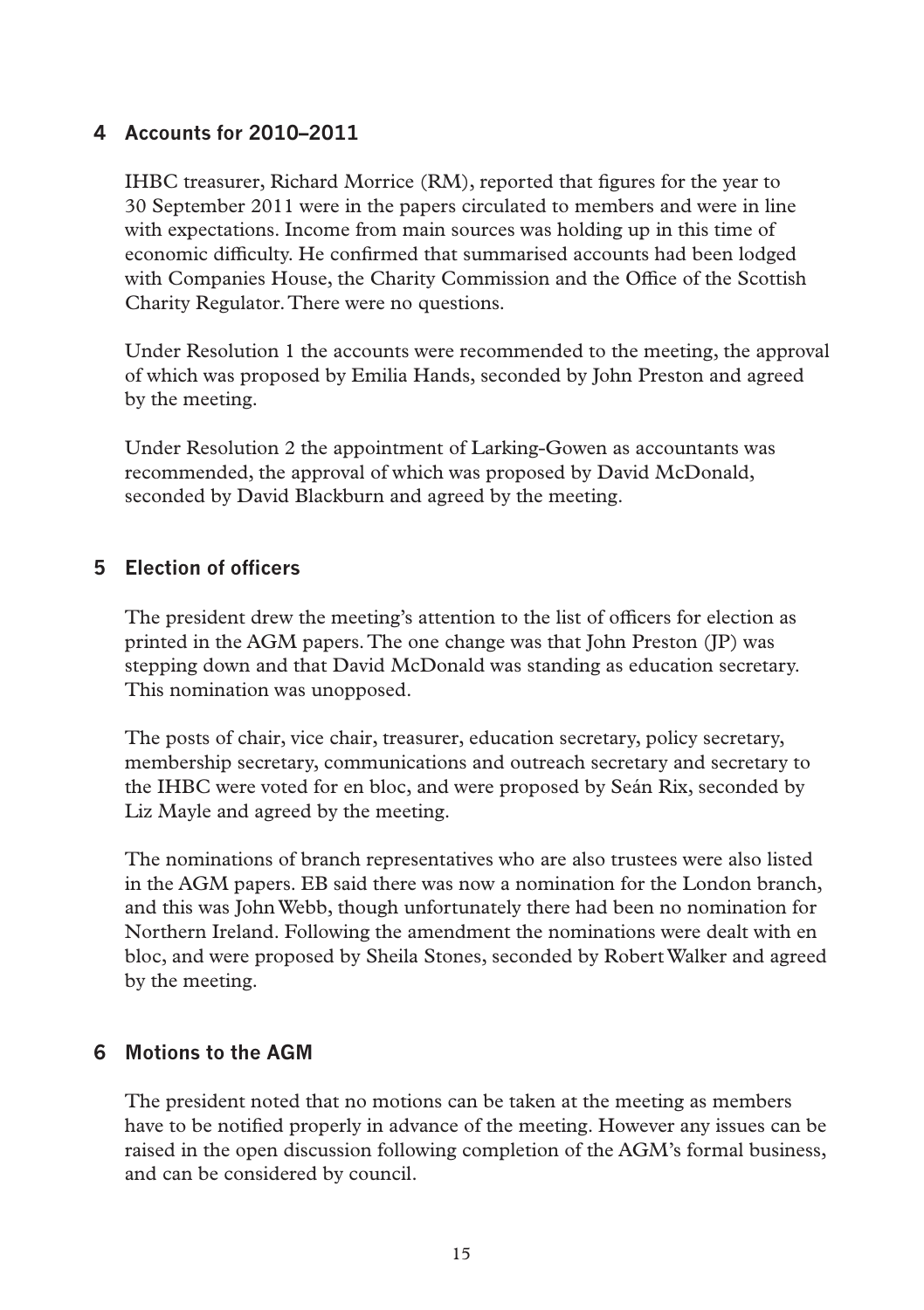**This completed the official business of the Annual General Meeting which was followed by an open discussion.**

### **7 Any other business**

- 7.1 The president thanked JP for his outstanding commitment and tremendous support over many years as education secretary and before that as the East Anglia branch representative. The institute was very grateful to him for the support given in a number or roles which continues with his involvement in the Green Deal and a presentation was made. JP thanked the meeting and confirmed his support would continue in other roles.
- 7.2 Clare Vint raised a question regarding membership fees. For many IHBC is a secondary professional membership and although she appreciated that a previous AGM had agreed to inflationary subscription rises some, like herself, who work outside the UK are not able to take advantage of claiming back a proportion of the fees against tax. As a result she may have to consider not renewing in future. RM said that costs do increase and therefore in order to maintain all the institute does, subscriptions have to rise too. For some members IHBC is their only professional membership and the vast majority can claim the tax relief so should take advantage of it. He will remit the question to council for consideration.

TT said he felt IHBC subscriptions were exceptionally good value. EB said he had been chair at the time subscriptions rose 60 per cent. At that point it was either do that and build up the institute or become an also ran. He is also a member of RTPI and finds much more benefit from IHBC than three times the cost for RTPI.

Seán O'Reilly pointed out that from this year a hardship fund was available towards subscriptions for members who were in real need. Each application is looked at on a case by case basis so there is an opportunity for help.

- 7.3 Phil Godwin asked if as part of the governance review the role of branches was paramount in the future structure of the institute. JE confirmed that that was the case. She said branch involvement was at the very core of the institute and helped to make it responsive and friendly.
- 7.4 Finally TT thanked council for its support in his first nine months as president. The also thanked those who work tirelessly for the institute, its staff, Seán O'Reilly, Fiona Newton and Lydia Porter, its consultants, James Caird, Carmen Moran, Peter Badcock and Joanna Theobald and its publishers Cathedral Communications.

### **The meeting closed at 6.15pm.**